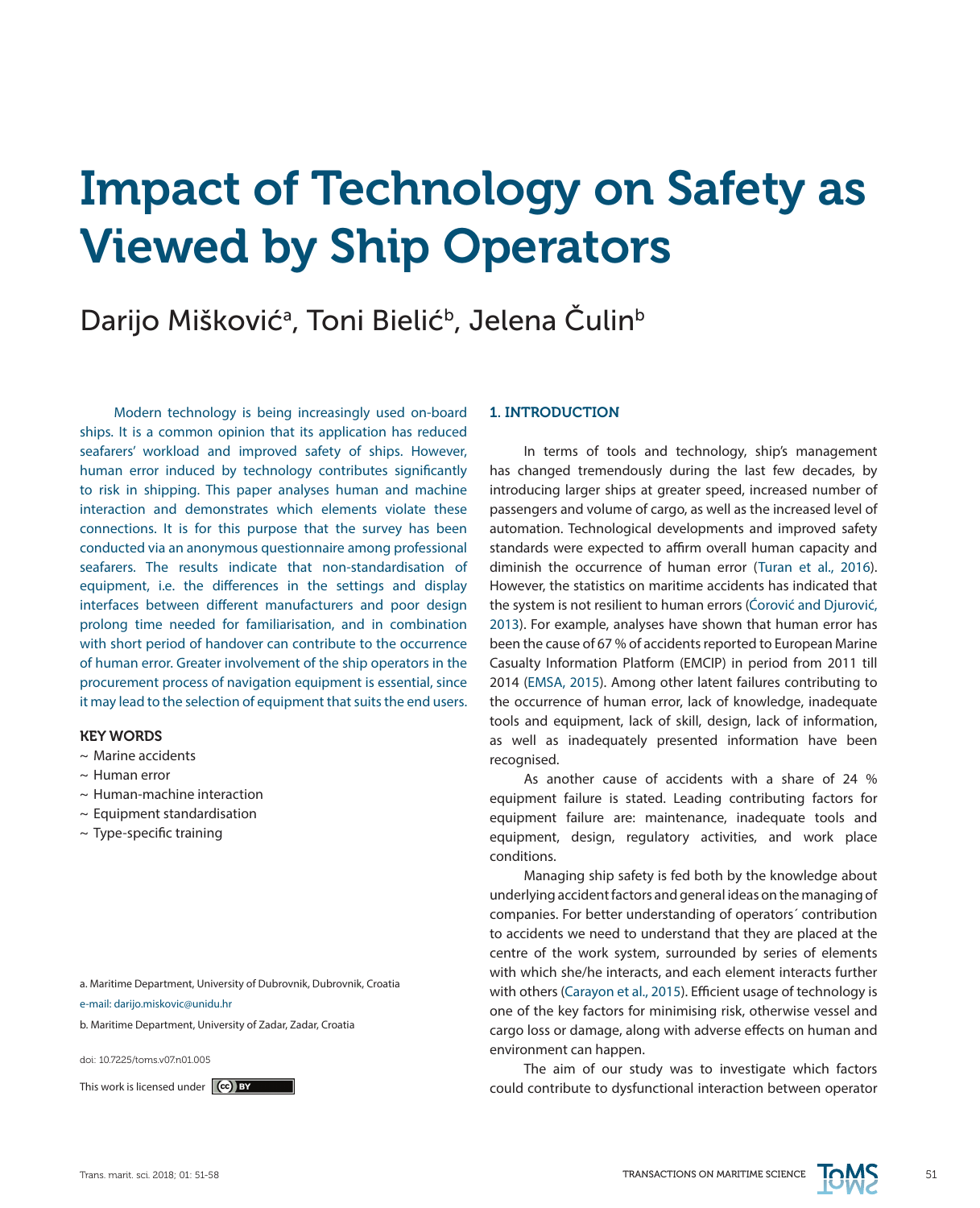and technology. For that purpose an anonymous survey was conducted among the Masters and officers of the deck. The paper begins with an overview of ergonomic principles of the integrated bridge system (IBS) design, followed by the influence of technology on human element. The results of the survey and implications for safety follow.

# 2. ERGONOMIC PRINCIPLES ON-BOARD VESSELS

Ergonomics is based on a principle that efficient design supports human performance and that ergonomics, as a scientific discipline, is not restricted to the aesthetic qualities. Ergonomically well-designed operating system or part of the equipment takes advantage of humans' capabilities and attenuates the impact of human limitation. At the same time, it is necessary to insure that the equipment or the system is fully functional, i.e. designed for human use and meets operational requirements (IMO, 2001).

The principles of the bridge design, layout of navigation systems and navigational equipment and procedures are provided by the SOLAS Convention, Chapter V, Article 15 (IMO 2000a). Further guidance for human element considerations, regarding design, layout, and integration of personnel with equipment, systems and interfaces are set according to IACS recommendations (IACS, 2011, 2013). Product designers must integrate all information about operators, tasks, and environment to generate an acceptable design. Therefore, emphasis should be also on cultural and regional influences on personnel's behavioural patterns and expectations. This includes understanding that different cultural meanings with regard to colour exist (Madden et al., 2000). Awareness of the possible physical differences is necessary, so that the design, layout, and orientation of the working environment are adapted for the whole range and combinations of crew members. In case that these factors are not considered, the workplace design may increase the likelihood of human error. Detailed written procedures, additional training, operations and maintenance manuals cannot adequately compensate for human errors induced by inadequate design (IACS, 2011, 2013).

Fulfilling ergonomic requirements (IMO, 2000b) is especially important for integrated bridge system, because it is used as a control centre of the vessel. The IMO defines an integrated bridge system as: "*a combination of [technical] systems which are interconnected in order to allow centralised access to sensor information or command/control from workstations, with the aim of increasing safe and efficient ship's management by suitably qualified personnel*" (IMO, 1996).

The position of instruments and displays must be carefully planned because all the processes are monitored and controlled from one place. This makes the work easier, but also increases the required level of concentration needed for data analysis. The concept of work, regarding the duties of operator, includes manual control, monitoring, diagnostics of possible failures and repairs. Diagnostics and corrections of alarm system are of highest priority. Wrong system settings can often be the cause of "unnecessary" and "false" alarms. These alarms are recognised as ones that endanger the human-machine interaction the most. The instruction and maintenance manuals are very important for efficient interface running. Furthermore, it is very important to be aware of the limitations, which are typical for each system. Monitoring of instruments must be performed continuously and interference of the operator is required only in the case of a detected system failure. Considering its significance for routine and emergency operations, it is crucial to provide the operator with an operative and easily used human-machine interface (HMI).

Characteristics of effective HMI design:

Depiction of process status and values as information, not numbers,

- Layout consistent with operator's model of the process,
- Key Performance Indicators as trends,
- No gratuitous information,
- Grey backgrounds, low contrast,
- Very limited use of colour (for alarming)

Characteristics of a poor Human Machine Interface design:

Presentation of raw data as numbers (temperatures, pressures, etc.),

- No trends (representation of the complete process flow),
- Poor interface graphics,
- Bright colours, 3-D shadows (not suitable for night vision),
- colour coding of piping,
- Measurement units in large, bright text,
- Lots of crossing lines,

Alarm-related colours for non-alarm related elements [\(Gruhn, 2011](http://www.rin.org.uk/Newsitem/5042/First-GPS-III-satellite-ready/Feed)).

However, despite the existing requirements and guidelines, an inadequate design of HMI has been identified as one of the factors contributing to adverse situations on- board ships [\(EMSA,](https://www.wartsila.com/twentyfour7/innovation/raising-the-bar-on-safety)  [2015](https://www.wartsila.com/twentyfour7/innovation/raising-the-bar-on-safety)).

To be adequate, the design of technology should correspond to 'work as done' rather than to 'work as imagined'. The challenges to designers come from practical needs which are rapidly changing. Furthermore, ship, as safety-critical system, represents a unique environment. Therefore, the involvement of the operators throughout design and development is necessary. Unfortunately, an insufficient collaboration between designers and operators has been recognised as one of the constraints in the design process (Shorrock and Williams, 2016).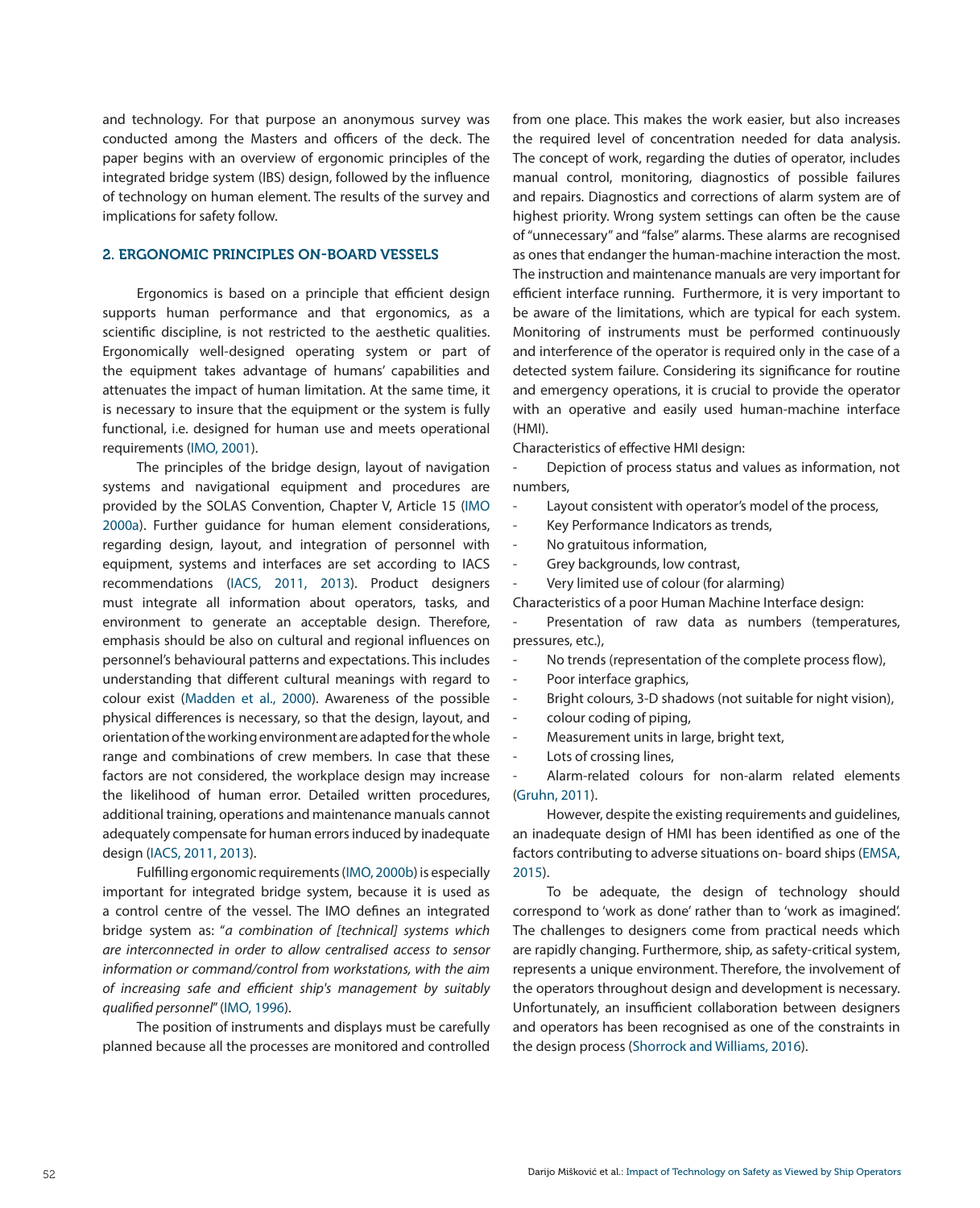# 3. THE INFLUENCE OF TECHNOLOGY ON THE **OPERATORS**

The role of technology on modern vessels is to make planning and problem resolving easier and to enhance safety. The technological advances have led to reduction of physical work, and contributed to decreased manning. However, technology design features can negatively impact two important factors for decision making: decision performance (situation awareness, threat avoidance, voyage plan monitoring) and decision processes (workload, stress, confidence, satisfaction, effort, vigilance and fatigue) [\(Dhami and Grabowski, 2011;](http://www.rin.org.uk/newsitem/5038/Dual-frequency-GNSS-receiver-introduced)  [Hetherington et al., 2006](http://www.rin.org.uk/newsitem/5038/Dual-frequency-GNSS-receiver-introduced)).

The increase in automation level changes the role of the seafarer. It detaches the operator from the control process, because the operator is not fully aware of all the relevant information needed for decision making in emergency situations. Furthermore, it is important to stress that the level of automation of working processes on modern vessel systems is high in demand in terms of human information processing. Increased cognitive demands can lead to fatigue and stress and consequently to detriment in performance [\(IMO, 2001\)](https://www.wartsila.com/twentyfour7/in-detail/catching-the-surge). If the quantity of information is greater than the operator's capacity to process them, it can affect the time needed for decision making and cause a delay in safety-critical decision making.

There is also a risk of relying too much on technological systems instead of on traditional navigational skills. Consequently, seafarers might forget how to cope with dangerous situations if navigation support system is out of use for some reason. Furthermore, over-reliance on technology, lack of understanding of its limitations and overconfidence in the provided data can lead to a false sense of security and wrong perception or understanding of external environment (Schröder-Hinrichs et al., 2012).



## Figure 1.

Graphic representation of elements that might cause system performance error.

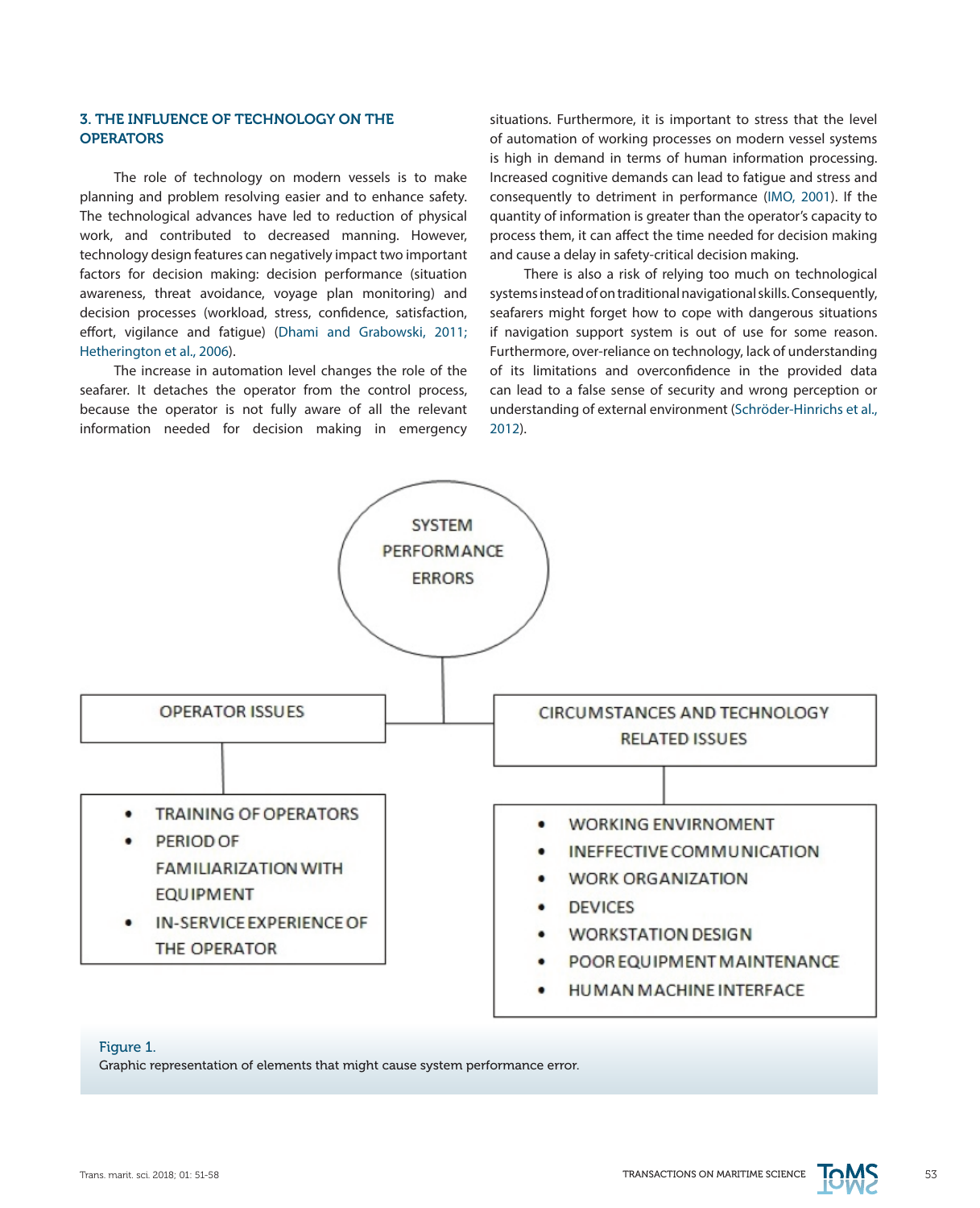Combination of above mentioned factors might result in some type of system performance error (Figure 1).

Causes of system performance errors can be divided into operator issues and circumstances and technology related issues.

Operator issues are inadequate training, lack of time for familiarising with the equipment and the insufficient previous professional experience of the operator. After signing-on and taking over the duties, operators personal qualities and qualifications for work with the instruments come to expression, and those are directly associated with the period needed to get acquainted with them. Taking into consideration their qualities and required qualifications, a decision on employment is made by the Human Resources Department upon completion of testing and interviews. The training of seafarers on operating a specific system is of a great importance because it is unrealistic to expect that, following a short period of familiarising with the equipment on-board and with the experiences of their colleagues, they will be able to use systems competently. According to STCW Convention training is required for following navigational equipment: Radar/Arpa, Global Maritime Distress and Safety System (GMDSS) – generic training; – Electronic Chart Display Information System (ECDIS) –generic training and familiarisation training for the equipment fitted on-board. Additional training required is according to vessel type (tanker, passenger), which is also generic.

The period a seafarer needs in order to familiarise himself with the vessel, navigation systems and alarm systems on-board is of utmost importance to avoid human errors. In practice this period ranges from few hours to several days, depending on the time of port operations. Another possibility, more favourable for the new crew member and for the whole ship management system, is the willingness of the company to keep the previous operator on-board until the new member of the crew gets acquainted with the system. In practice, such cases are rare.

Circumstances and technology related errors arise from work environment, inadequate communication (between the members of the crew, between the Master and the pilot, vessel and vessel, and vessel and VTS), work organisation (adjusting the teamwork on modern systems), equipment maintenance procedures, and workspace design (navigating bridge). The additional problem is a lack of standardisation (Turan et al., 2016). Namely, although equipment and workspace design are stipulated by the IMO and IACS regulations, there is always a place for variations. Looking at operating consoles, differences are ranging from a "track ball and three buttons" to those who have a "full keyboard" for work. In order to adapt for work the operator needs a certain amount of time, particularly if he encounters it for the first time. A better scenario is if he has already encountered the equipment in the past, because in that case he needs less time for adjustment.

#### 4. SURVEY RESULTS AND DISCUSSION

The authors have conducted an anonymous questionnaire survey among seafarers about their experiences with the navigational equipment and its impact on their daily work. The collected data were analysed with the help of analytics software package "Statistica" ver. 13.1., licensed by the Ministry of Science, Education, and Sports. Kruskal–Wallis H Test was used to determine if there are statistically significant differences between variables.

The survey was conducted among participants of the training courses, in accredited institutions, including only deck officers. A total of 55 respondents met the criteria: 8 Masters, 23 Chief Officers, 19 Second Officers, and 5 Third Officers. Out of 55 respondents, 4 % were between 23 and 26 years old, 31 % respondents were between 27 and 35 years old, 36 % of respondents were between 36 and 41 years old, 25 % were between 42 and 52 years old and 4 % respondents were older than 50. As regards education respondents reported that 10 of them has high school degree, 24 college, 20 university degree and 1 PhD. Reported navigating experience of respondents are of less than 3 years of in-service experience (5.5 %), 4 -7 years (20 %) 8-12 years (32.7 %) and more than 12 years of in-service experience (41.8 %). With regard to the number of ships they served on, 5 % of respondents have served on less than 3 ships, 16 % have served on 4-7 ships, 24 % of respondents have served on 8-12 ships whereas 55 % have had experience on more than 12 ships.

The questionnaire consisted of questions concerning the time of handover in their companies, the period needed to familiarise for taking over the watch, the procedure of shipping companies in providing equipment, number of navigational equipment (ECDIS, ARPA, AIS) they have had experience with, number of types of IBS they have had experience with, the maintenance procedures of the bridge equipment, quality of the instruction manuals of equipment they operated, whether they have ever been confused by the data on the system display, usefulness of navigation systems during watch and frequency of fatigue while performing their regular tasks on-board.

Seafarers' answers about time of handover in their companies (Figure 2), taking into account answers for required period of familiarisation to be fully acquainted with equipment, indicate that, in some cases, time of handover is not sufficient to become completely capable for executing their duties. Namely, 53 % of respondents have answered that the average time of handover lasts up to 10 hours while 62 % claim that they need more than one day to familiarise themselves with navigational equipment (Figure 3). This leads to conclusion that during certain period the vessel is underway without proper supervision. The period of handover is limited by time and resource constraints.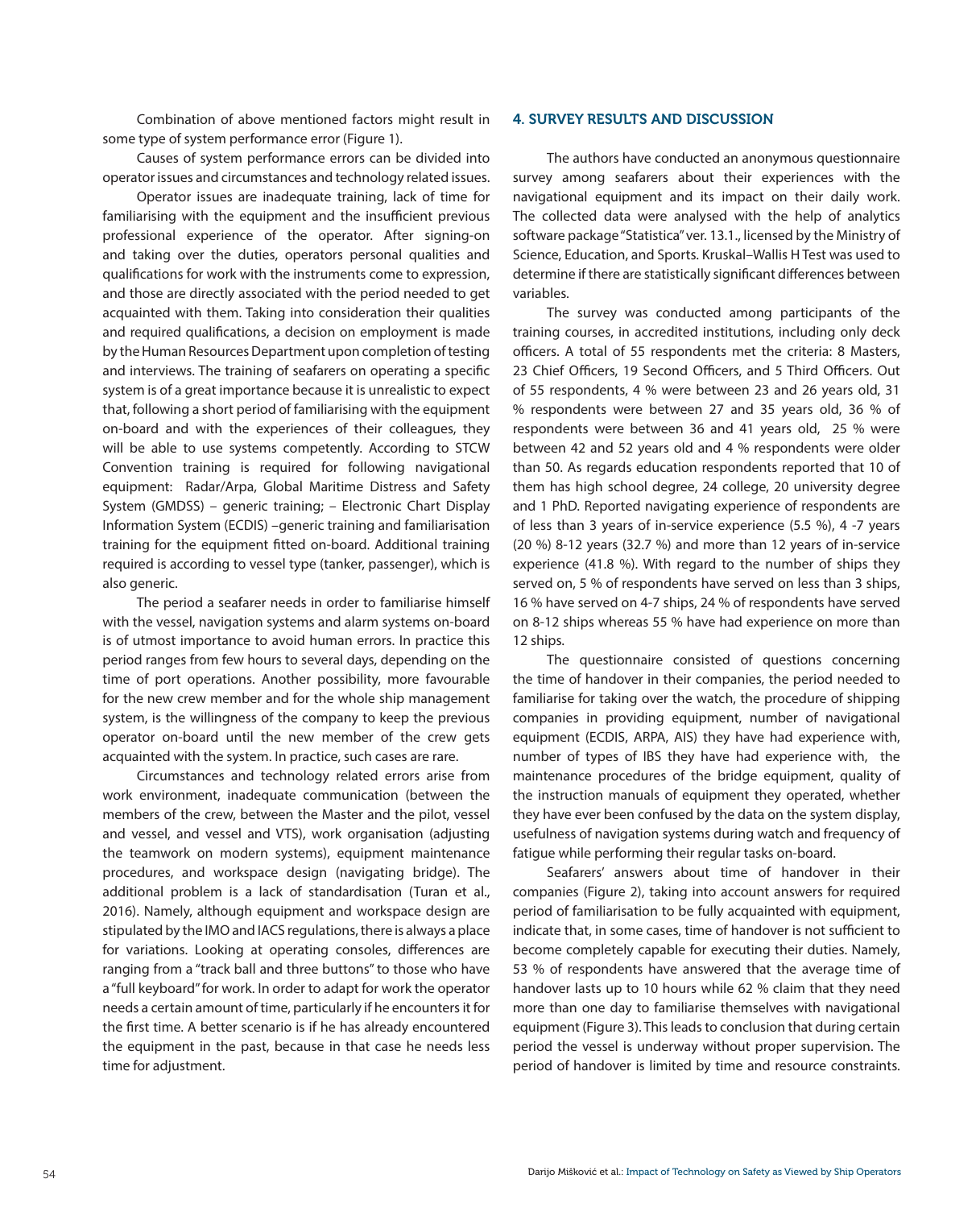However, efficiency-thoroughness trade-offs can lead to accidents. Therefore it is important that sharp end operators communicate with management about this issue.

In order to obtain additional information Spearman rank order correlation was performed (Table1). As can be seen from the values of Spearman rank order correlation coefficients, positive relationships between in-service experience and the period of handover, number of ships sailed, and current rank are observed, as it could be anticipated. Similarly, there is a positive relationship between age and number of ships sailed, current position on-board, level of education and the period of handover. Seafarers with higher rank navigated more ships.

An analysis of the period of handover in dependence of different variables has shown that second officers report statistically significantly shorter time of handover of the Master and Chief Officer. This result is expected, considering their duties and responsibilities on-board.

An analysis of the relationship between length of familiarisation with the navigational equipment with different variables show that there are no statistically significant differences in the length of familiarisation with regard to the length of the sea service, level of education, current position on-board and with regard to the number of ships sailed. Therefore, based on data obtained in this study it could be concluded that operator´s general knowledge and experience are not that much important as quality and number of different types of equipment. However, a more comprehensive research is needed to increase reliability and validity of our findings, and to get a more accurate picture of these relationships.

The fact that only 55 % of respondents have answered that shipping company always uses the same manufacturer



#### Figure 2.

Answers of respondents on average time of handover in their companies.



## Figure 3.

Answers of respondents on required familiarisation period to be fully acquainted with navigational equipment for taking over the watch.

#### Table 1.

Relationship between different variables in research.

| VARIABLE             | Spearman Rank Order Correlations Coefficients |                       |                 |           |                         |         |             |         |
|----------------------|-----------------------------------------------|-----------------------|-----------------|-----------|-------------------------|---------|-------------|---------|
|                      | Handover                                      | No.of ships<br>sailed | Current<br>rank | Education | Years of sea<br>service | Age     | "Confusion" | Fatigue |
| Familiarisation      | 0,20                                          | 0,00                  | $-0.07$         | $-0,08$   | 0,05                    | 0,18    | $-0,10$     | 0,11    |
| Handover             |                                               | 0,32                  | $-0,72$         | $-0,13$   | 0,41                    | 0,34    | 0,02        | $-0,12$ |
| No.of ships sailed   |                                               |                       | $-0,47$         | $-0,31$   | 0,68                    | 0,46    | $-0,16$     | $-0,06$ |
| Current rank         |                                               |                       |                 | 0,18      | $-0,65$                 | $-0,51$ | 0,01        | 0,14    |
| Education            |                                               |                       |                 |           | $-0,31$                 | $-0.08$ | 0,08        | 0,15    |
| Years of sea service |                                               |                       |                 |           |                         | 0,66    | $-0.08$     | $-0,18$ |
| Age                  |                                               |                       |                 |           |                         |         | $-0,09$     | $-0,14$ |
| "Confusion"          |                                               |                       |                 |           |                         |         |             | $-0,12$ |
|                      |                                               |                       |                 |           |                         |         |             |         |

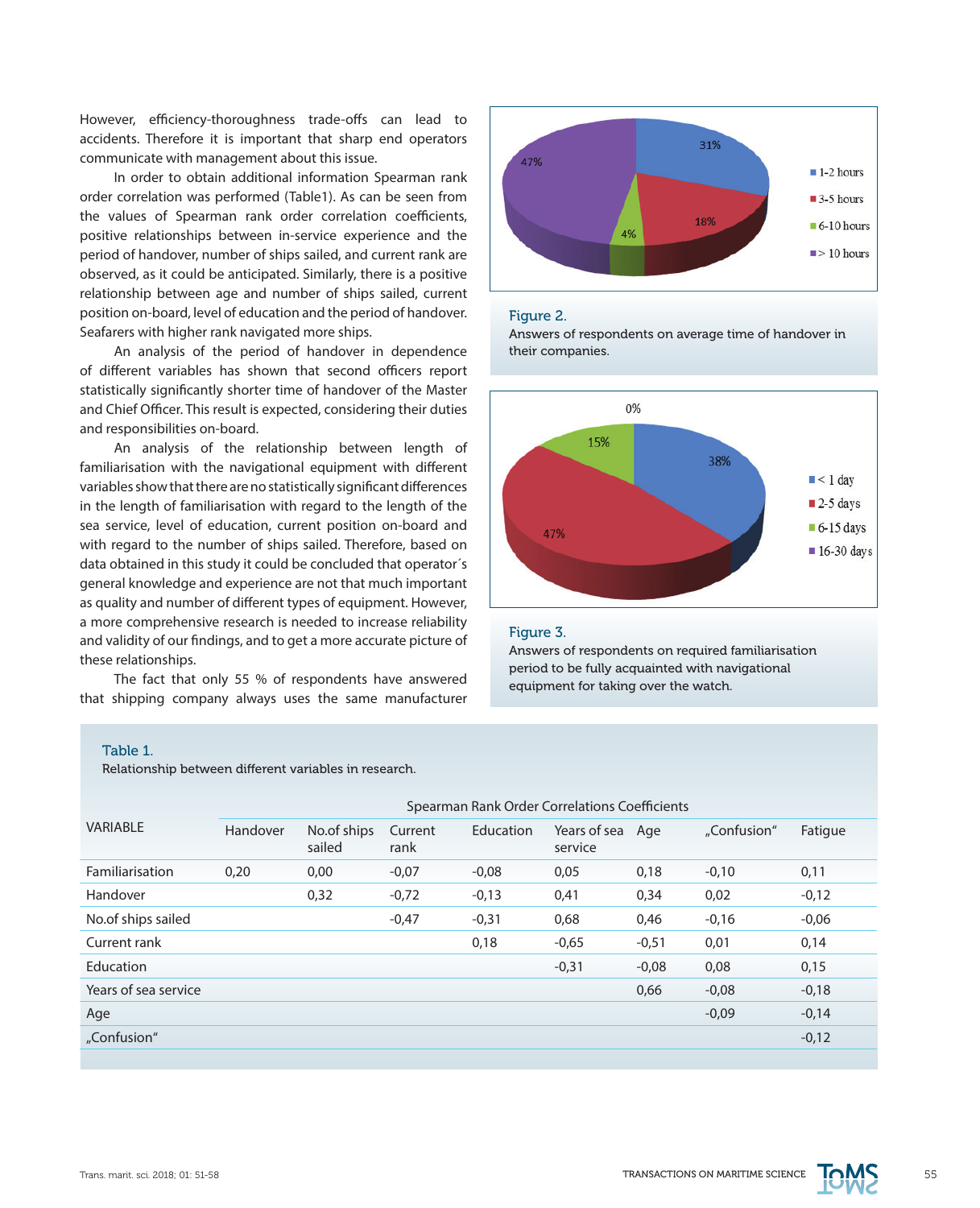(Figure 4) indicates that unstandardized equipment could contribute to the prolongation of familiarisation period.

The share of seafarers which have had some type of experience with more than one type of navigational equipment (89 %) (Figure 5) also shows that problems due to lack of typespecific knowledge could be present.

Similarly, out of 76 % respondents who have had experience with modern IBS, 68 % have been familiarised with more than one type of IBS (Figure 6). These results show that the majority of shipping companies in providing navigational bridges and navigational equipment cooperates with different manufacturers and therefore different workspace and equipment on-board vessels are present. These differences pose an additional problem to seafarers when performing their tasks and could lead to unsafe acts. Therefore, standardisation of important equipment on-board vessels is recommended as a preventive measure. Furthermore, effective deliverance of type-specific training is crucial, taking into account factors which affect learning such as cultural differences, authority gradient and different understanding of technology by users.



Figure 4.

Answers of respondents about the way companies provide ships with navigational equipment.



Figure 5.

Answers of respondents on number of navigational equipment (ECDIS, ARPA, AIS) they have had experience with.



# Figure 6.

Answers of respondents on number of types of IBS they have had experience with.

According to respondents' answers bridge equipment is maintained on regular basis only in 60 % cases (Figure 7). Considering its role in safe navigation and importance of functioning properly it is potentially a warning data.

The quality of instruction manuals is an important parameter for the evaluation of technology, especially considering the complexity of modern systems and shortage of time available for grasping it (Figure 8). According to the results, the majority



#### Figure 7.

Answers of respondents about the maintenance procedures of the bridge equipment.



#### Figure 8.

Respondents' ratings of the instruction manuals of equipment they operated.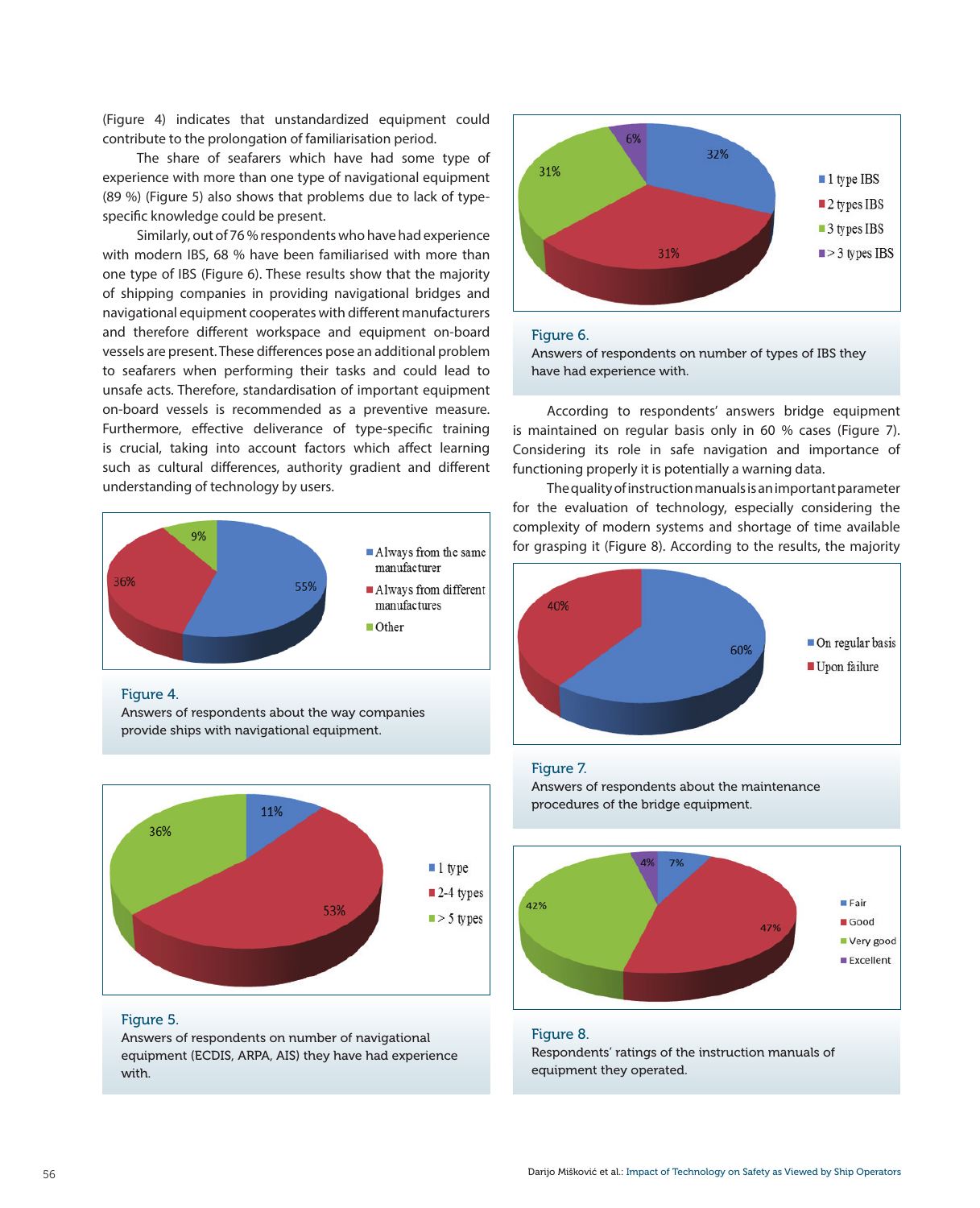of operators finds the quality of instruction manuals satisfying. Option "very bad" was not selected by the respondents.

Technology acceptance variables, perceived ease of use and usefulness are also significant for safety. Therefore it is important to notice that 27 % respondents have been confused by data on display (Figure 9). The reasons for confusion were small display, too much data, poor graphical display, misunderstanding of alarms, and little time provided for the familiarisation with the system.

An analysis of evaluation of HMI with respect to different variables has shown that there is no statistically significant difference in the evaluation of HMI with regard to the age of the respondents, length of the sea service, level of education and current position on-board. This result indicates that technology characteristics, not operator capabilities, could be reason for confusion. This is in accordance with findings by Shorrock and Williams (2016) that collaboration between users and designers is essential and that it should be stimulated by all interested stakeholders. For example, reporting equipment deficiencies by operators should be encouraged.

The dominant rating of technology as useful (Figure 10) suggests that seafarers perceive usage of technology as improvement to decision performance and decision processes. However, the fact that 18 % of respondents have answered that they could not work without navigation system indicates



#### Figure 9.

Answers of respondents whether they have ever been confused by data on the system display.



#### Figure 10.

Answers of respondents on the usefulness of navigation systems during watch.

overreliance which could have negative impact on safety. The available options "none" and "not very useful" were not selected by the respondents.

For ship safety it is important to observe that 15 % of respondents always feel fatigued, and 78 % sometimes (Figure 11). According to our analysis (Table 1) fatigue is not connected with the other studied variables, meaning that crew members, regardless of rank and age can exhibit detriment while performing regular duties. There are many possible reasons including inadequate manning, work organisation, time constraints. One of the reasons could be that technological development is not reconciled with the physical capabilities and limitations of operators. The causes of fatigue should be further investigated.





Finally, it should be noted that our results should be interpreted with caution due to the fact that they were obtained with a relatively small sample and should be checked on larger sample, including participants from different cultures. Additionally, there is a potential single source bias. Furthermore, the longitudinal research design is desirable to obtain a proper assessment of the situation. Taking the aforementioned limitations into consideration, this study may present a ground for further research.

# 5. CONCLUSION

Technological processes and level of automation on-board vessels, which have advanced during the last decade, have placed additional requirements for the smaller crew. Along with changes in work organisation, induced by a need for higher efficiency, technology could contribute to the occurrence of human error.

An analysis of marine accidents has revealed a sort of system performance error, and the following factors have been identified: education and experience of the operator, period of familiarisation with navigational equipment, and characteristics of man-machine interface.